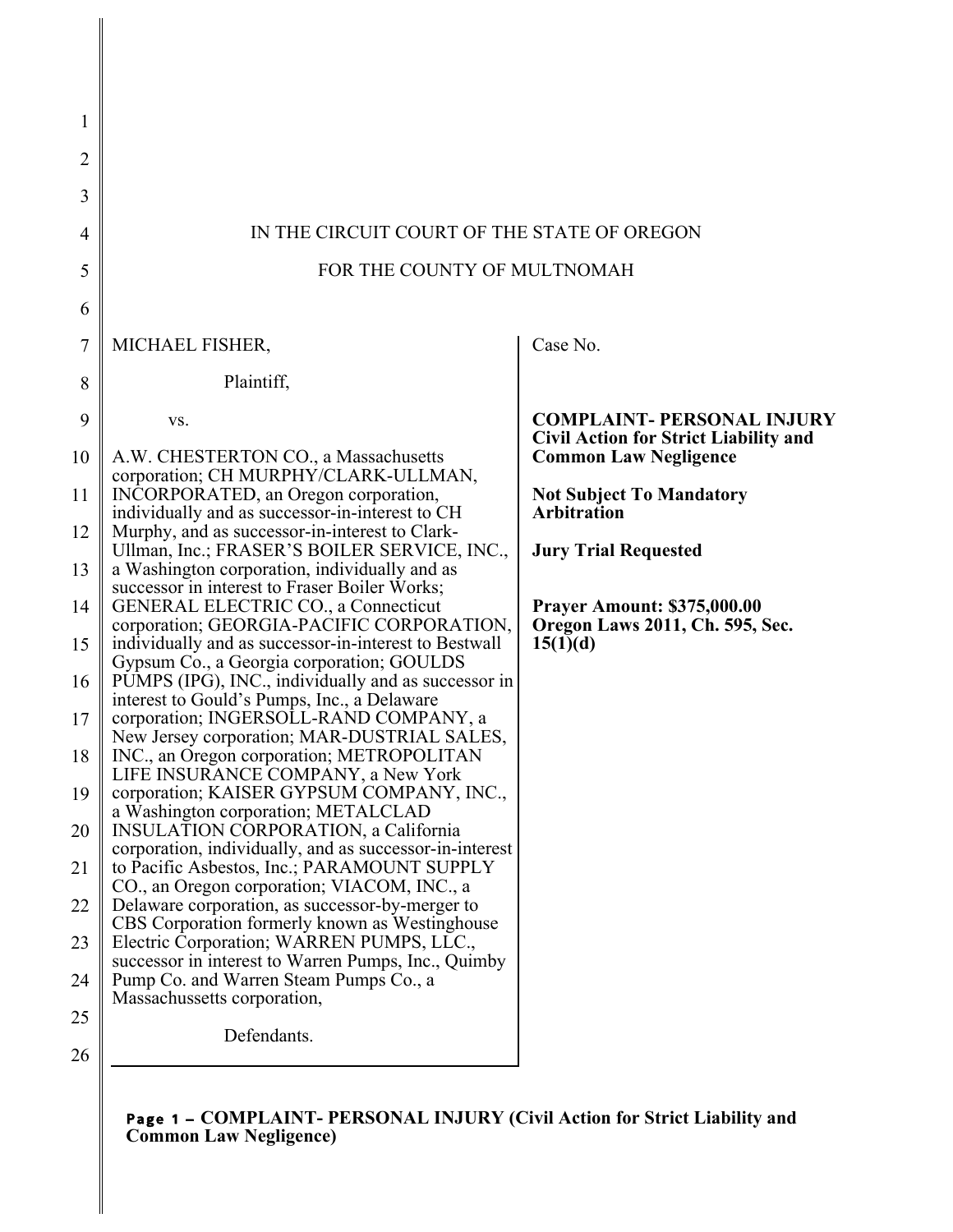Plaintiff alleges that at all material times:

# **FIRST CLAIM FOR RELIEF (Strict Liability)**

1.

Plaintiff first discovered he has asbestosis within two years of the filing of this action.

### 2.

Plaintiff was exposed to asbestos in his employment as an engineer in Portland shipyards and in various Pacific Northwest industrial centers such as paper mills, aluminum mills, nuclear facilities, power generation plants, and foundries. Plaintiff incorporates all product and site identification set forth in Exhibits A, B and C. The ships Plaintiff worked upon are set forth in Exhibit B. Plaintiff also performed home repair work where he was exposed to asbestos as set forth in Exhibit C. Plaintiff reserves the right to revise Exhibits A, B and C based on discovery.

# At all material times:

(a) A.W. Chesterton Company was and is a Massachusetts corporation engaged in the manufacturing, distribution and sale of asbestos-containing gaskets;

3.

- 18 19 20 (b) CH Murphy/Clark-Ullman, Inc., was and is an Oregon corporation, and successor-ininterest to CH Murphy, and successor-in-interest to Clark-Ullman, Inc., engaged in the sale and/or distribution of asbestos-containing refractory products used for the service, repair, and/or installation of boilers and/or furnaces;
- 22 23 24 (c) Fraser's Boiler Service, Inc., individually and as successor-in-interest to Fraser Boiler Works, was and is a Washington corporation engaged in the sale and/or distribution of asbestos-containing refractory products used for the service, repair, and/or installation of boilers and/or furnaces;
- 26 (d) General Electric Co., was and is a Connecticut corporation engaged in the manufacture, sale, and/or distribution of asbestos-containing products including, but not limited to

## Page 2 – **COMPLAINT- PERSONAL INJURY (Civil Action for Strict Liability and Common Law Negligence)**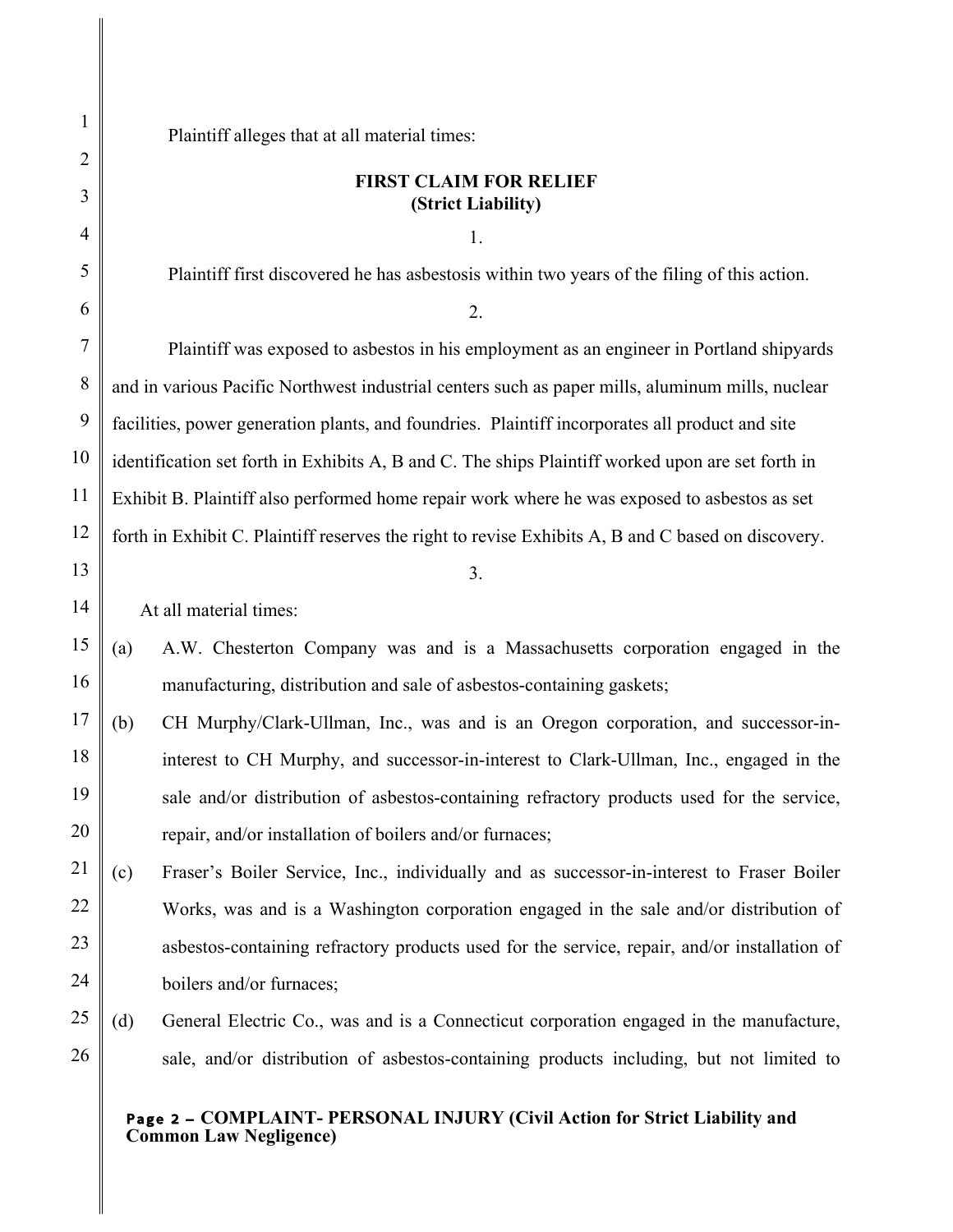generators, insulation, gaskets, packing, wire, engines, motors, turbines and related component parts;

- (e) Georgia Pacific Corporation, individually and as successor in interest to Bestwall Gypsum Co., was and is a Georgia corporation engaged in the manufacture, sale, and distribution of asbestos containing materials, including but not limited to asbestos mud, tape, mastics of and adhesives
- (f) Goulds Pumps (IPG), Inc., was and is a Delaware corporation engaged in the manufacturing, distribution and sale of asbestos-containing pumps, gaskets, packing and other sealing products;
- (g) Ingersoll-Rand Company was and is a New Jersey corporation engaged in the manufacture, sale, and/or distribution of asbestos-containing compressors, pumps, gaskets, packing and other sealing products;
- (h) Kaiser Gypsum was and is a Washington corporation engaged in the manufacture, sale, and distribution of asbestos-containing joint compound and drywall products;
- (i) Metropolitan Life Insurance Company was a New York corporation engaged in the business of providing a variety of insurance products, including life insurance, casualty and liability insurance, and workers' compensation insurance to a variety of customers, including corporations engaged in the manufacture, distribution, and sale of asbestos and asbestos-containing products;
- (j) Mar-Dustrial Sales, Inc., was and is an Oregon corporation engaged in the supply of asbestos-containing materials, including but not limited to gaskets and packing;
- (k) Metalclad Insulation Corporation, individually and as a successor-in-interest to Pacific Asbestos, was and is a California corporation and was engaged in the manufacturing, distribution and sale of asbestos-containing materials;
- 
- Page 3 **COMPLAINT- PERSONAL INJURY (Civil Action for Strict Liability and Common Law Negligence)**

1

2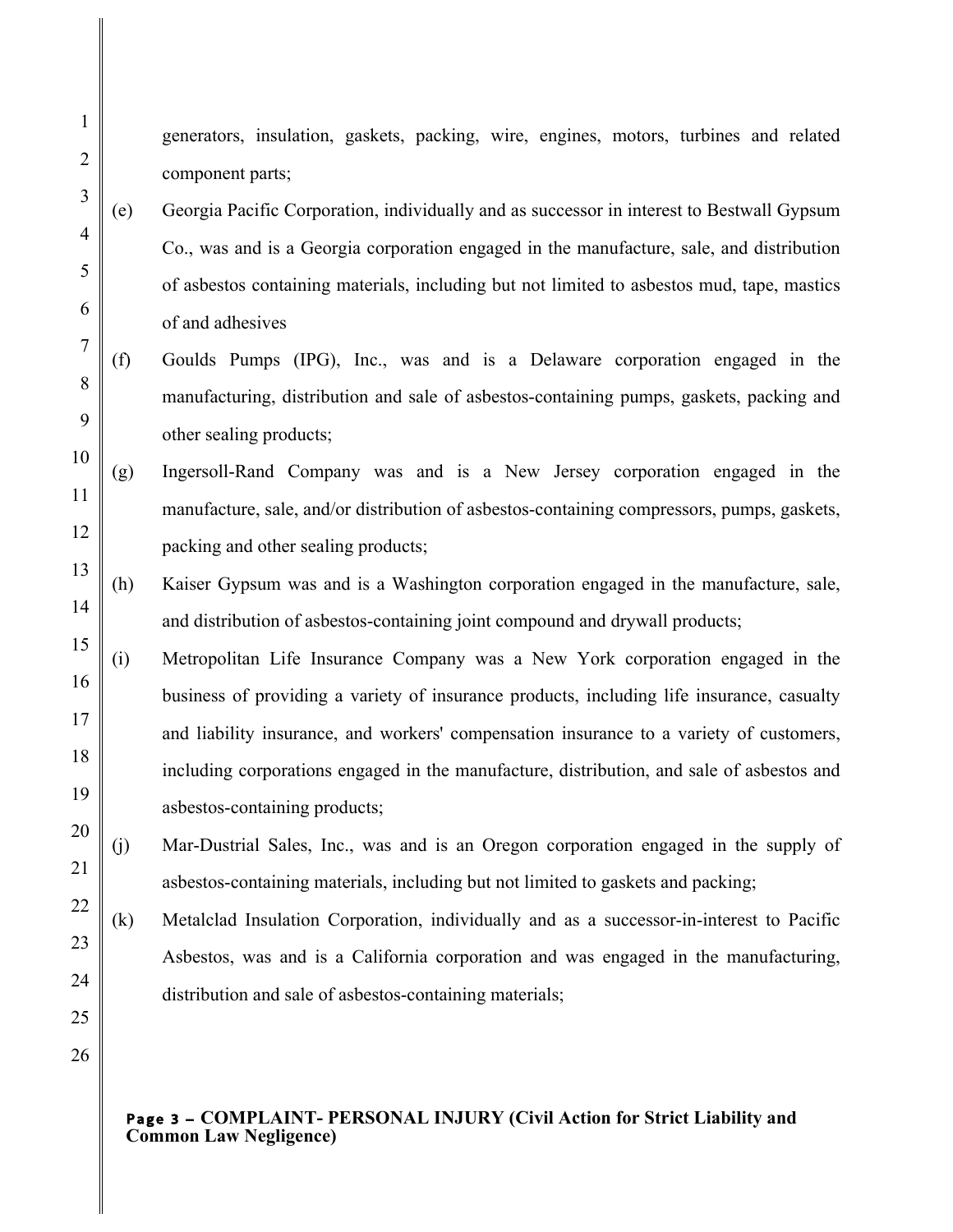(l) Paramount Supply Co., was and is an Oregon corporation registered to do business in the state of Oregon, engaged in the sale and distribution of asbestos-containing gaskets, pipe and other products;

- (m) Viacom, Incorporated, as successor-by-merger to CBS Corporation (formerly known as Westinghouse Electric Corporation), was and is a Delaware corporation registered to do business in the state of Oregon which engaged in the manufacture, sale, and/or distribution of asbestos-containing products including, but not limited to generators, insulation, gaskets, packing, wire, engines, motors, turbines and related component parts;
- (n) Wanke Panel Company, individually and as successor in interest to Wanke Cascade, was and is an Oregon corporation engaged in the manufacture, sale, and/or distribution of asbestos-containing products including, but not limited to flooring and paneling;
- (o) Warren Pumps, LLC, individually and as successor in interest to Warren Pumps, LLC, Quimby Pump Co., and Warren Steam Pumps Co., was and is a Massachussetts corporation which engaged in the manufacture, sale, and/or distribution of asbestoscontaining products including, but not limited to, air compressors, pumps, gaskets and packing.

#### 4.

At all material times, some of the Defendants regularly engaged in the business of manufacturing, marketing, selling, distributing, applying, installing, and/or rebranding asbestoscontaining materials and products. Some of the defendants required the use of asbestoscontaining materials for repair, maintenance and/or installation of their products at locations where the Plaintiff was present. One or more of the Defendants engaged in the mining and sale of asbestos fiber.

At all times relevant to this action, the Defendants conducted regular, sustained and not isolated business activity in the State of Oregon.

5.

# Page 4 – **COMPLAINT- PERSONAL INJURY (Civil Action for Strict Liability and Common Law Negligence)**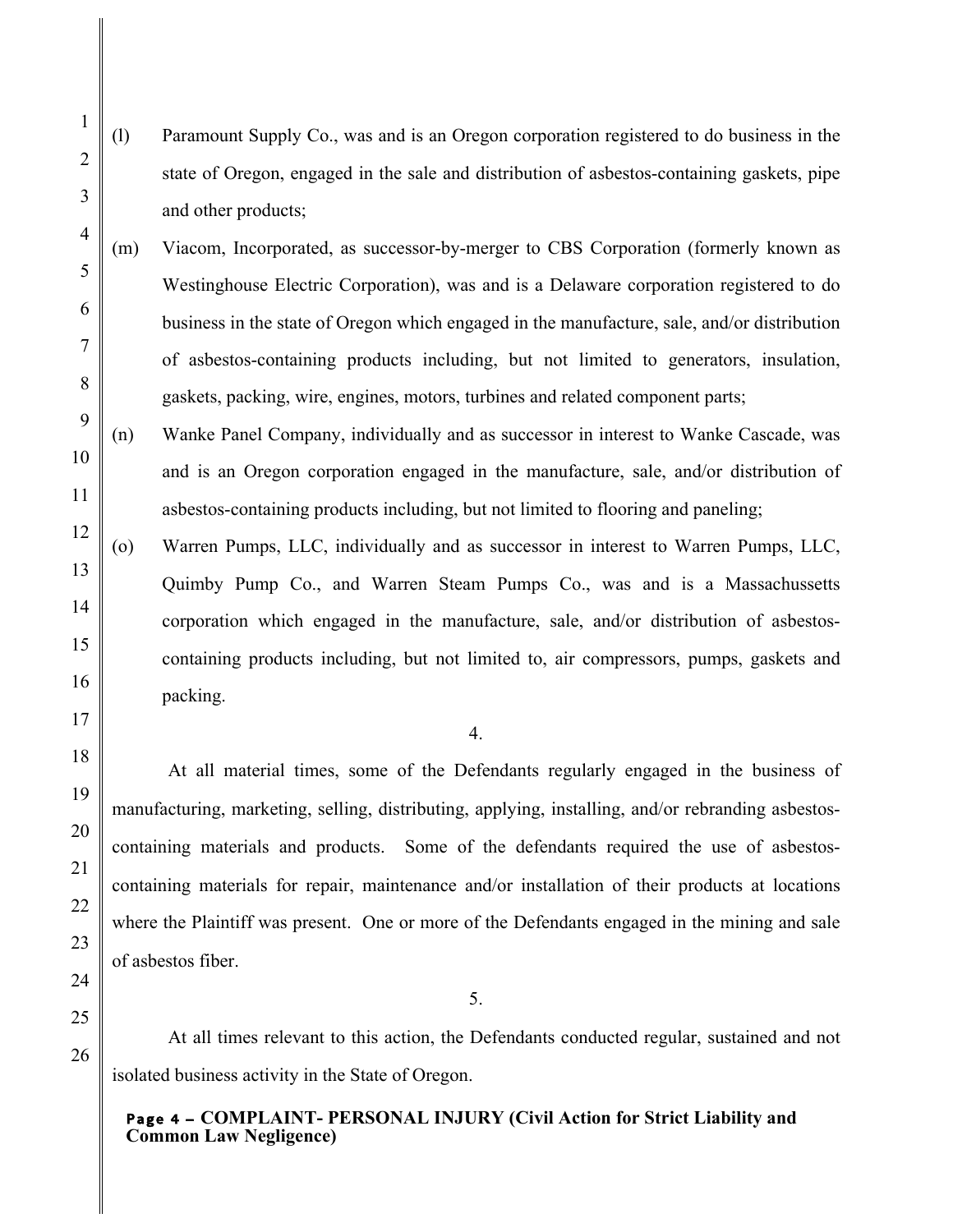Defendants' asbestos-containing products and materials released respirable asbestos fibers capable of causing asbestosis if inhaled by individuals, including the Plaintiff.

The asbestos or asbestos-containing products of the Defendant suppliers, manufacturers or distributers were unreasonably dangerous and defective in that:

7.

- (a) The Defendants did not provide sufficient warnings and/or instructions of the harm caused by exposure to the Defendants' asbestos-containing products;
- (b) The asbestos-containing products of the Defendants were capable of causing asbestosis if inhaled by individuals, including the Plaintiff, in their work places, including those set forth above.
- (c) Individual workers, including the Plaintiff, were not warned to utilize proper respiratory protection to protect them from airborne asbestos fibers within their working environment.
	- 8.

As a result of the Plaintiff's exposure to the unreasonably dangerous and defective asbestos-containing products of Defendants, as set forth above, Plaintiff contracted asbestosis, from which Plaintiff suffered pain, discomfort, fear, and interference with his daily activities and enjoyment of life, and endured mental and emotional pain and suffering, all to the Plaintiff's non-economic damages in an amount to be determined fair by a jury, not to exceed \$350,000.

9.

As a result of the Plaintiff's exposure to the unreasonably dangerous and defective asbestos-containing products of Defendants, as set forth above, Plaintiff contracted asbestosis, and incurred doctor, hospital and medical expenses resulting in economic damages in an amount currently unknown so pled as \$25,000.00.

# Page 5 – **COMPLAINT- PERSONAL INJURY (Civil Action for Strict Liability and Common Law Negligence)**

6.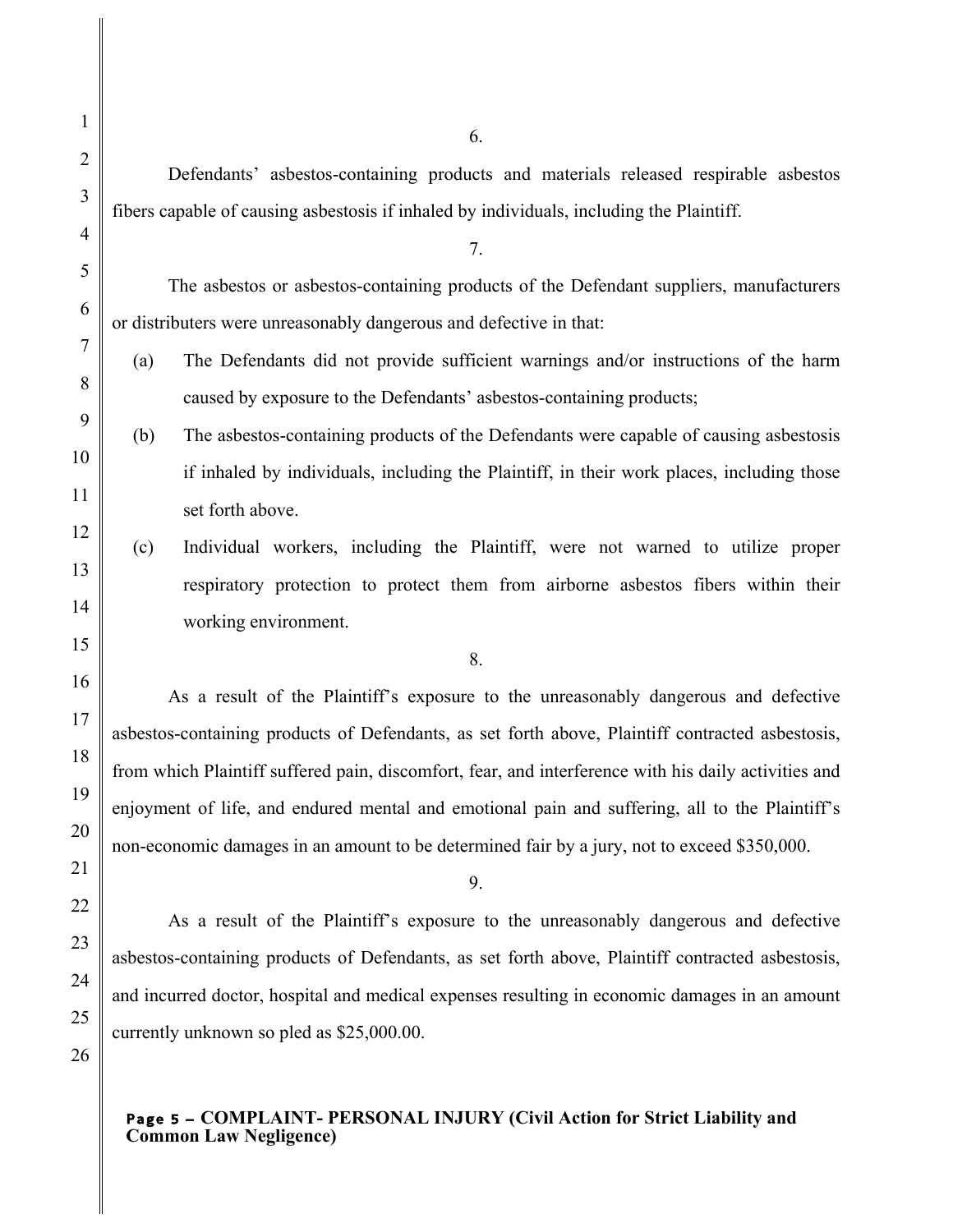| 1              | <b>SECOND CLAIM FOR RELIEF</b><br>(Negligence)                                                   |                                                                                           |
|----------------|--------------------------------------------------------------------------------------------------|-------------------------------------------------------------------------------------------|
| $\overline{2}$ |                                                                                                  | 10.                                                                                       |
| 3              | Plaintiff re-alleges paragraphs 1 through 9.                                                     |                                                                                           |
| $\overline{4}$ |                                                                                                  | 11.                                                                                       |
| 5              |                                                                                                  | Defendants were negligent generally and in one or more of the following particulars:      |
| 6<br>7         | (a)                                                                                              | The Defendants did not provide sufficient warnings and/or instructions of the harm        |
| 8              |                                                                                                  | caused by exposure to the Defendant's asbestos-containing products when the               |
| 9              |                                                                                                  | Defendants, prior to the period of the Plaintiff's exposure to asbestos and asbestos-     |
| 10             |                                                                                                  | containing products, possessed information concerning the adverse effects and disease-    |
| 11             |                                                                                                  | producing capabilities of those products;                                                 |
| 12             | (b)                                                                                              | The Defendants failed to withdraw asbestos-containing products from the market prior      |
| 13             |                                                                                                  | to the Plaintiff's exposure, when the Defendants possessed information concerning the     |
| 14             |                                                                                                  | adverse effects and disease-producing capabilities of those products;                     |
| 15             | (c)                                                                                              | The Defendants failed to determine the level of airborne asbestos fibers emitted by their |
| 16             |                                                                                                  | products when the products were being used by the end user;                               |
| 17             | (d)                                                                                              | The Defendants failed to conduct tests to determine the amount of asbestos to which       |
| 18             |                                                                                                  | the Plaintiff, or similarly situated workers, would be exposed, when engaging in the use  |
| 19             |                                                                                                  | of the products; and                                                                      |
| 20             | (e)                                                                                              | The Defendants failed to warn individual workers, including the Plaintiff, regarding the  |
| 21             | hazards associated with the use of the product.                                                  |                                                                                           |
| 22             |                                                                                                  | 12.                                                                                       |
| 23             | As a result of the Defendants' negligence, as set forth above, Plaintiff was exposed to          |                                                                                           |
| 24             | airborne asbestos fibers, which caused him to contract asbestosis, from which Plaintiff suffered |                                                                                           |
| 25             | pain, discomfort, fear, and interference with his daily activities and enjoyment of life, and    |                                                                                           |
| 26             | endured mental and emotional pain and suffering, all to the Plaintiff's non-economic damages in  |                                                                                           |
|                | an amount to be determined fair by a jury, not to exceed \$350,000.00.                           |                                                                                           |

## Page 6 – **COMPLAINT- PERSONAL INJURY (Civil Action for Strict Liability and Common Law Negligence)**